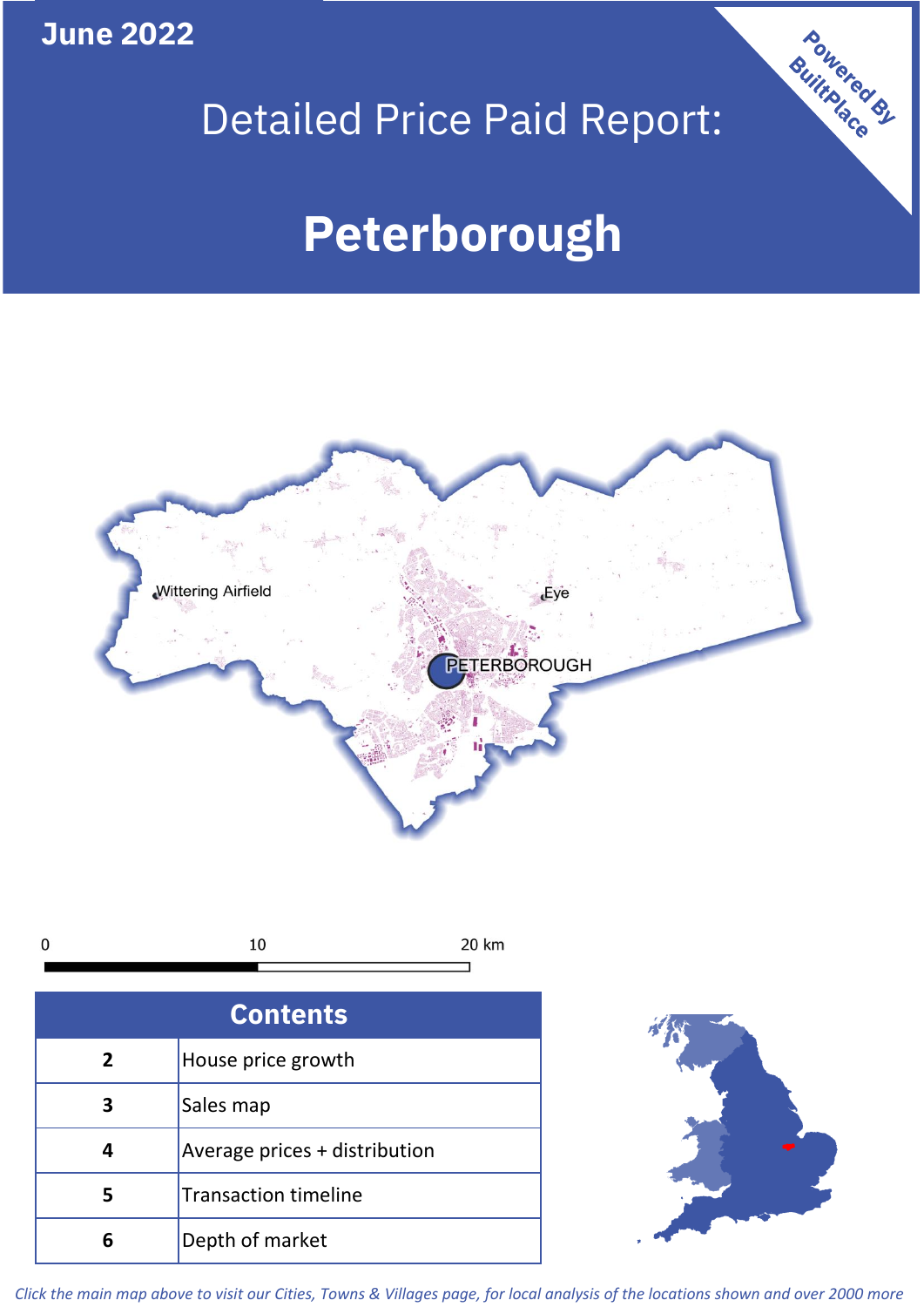### **Headline Data**

|                     | <b>Current level</b> | 3 month  | <b>Annual</b> | 5 year   | 10 year |
|---------------------|----------------------|----------|---------------|----------|---------|
| <b>House prices</b> | £230,416             | 3.7%     | 12.7%         | 32.0%    | 78.2%   |
| <b>Transactions</b> | 2,806                | $-12.0%$ | 10.6%         | $-17.7%$ | 27.1%   |

# **House Price Growth (April 2022 data)**

#### *Annual Change in House Prices*



House prices in Peterborough grew by 12.7% in the 12 months to April 2022 (based on 3-month smoothed data). By comparison national house prices grew by 10.7% and prices in the East of England grew by 11.6% over the same period.

Peterborough house prices are now 47.8% above their previous peak in 2007, compared to +64.9% for the East of England and +52.9% across England.



#### *Year-To-Date Change in House Prices, December to April*

Local prices have grown by 5.6% in 2022 so far, compared to growth of 3.4% over the same period last year.

#### *Source: OS OpenData; UK House Price Index (Contains HM Land Registry data © Crown copyright)*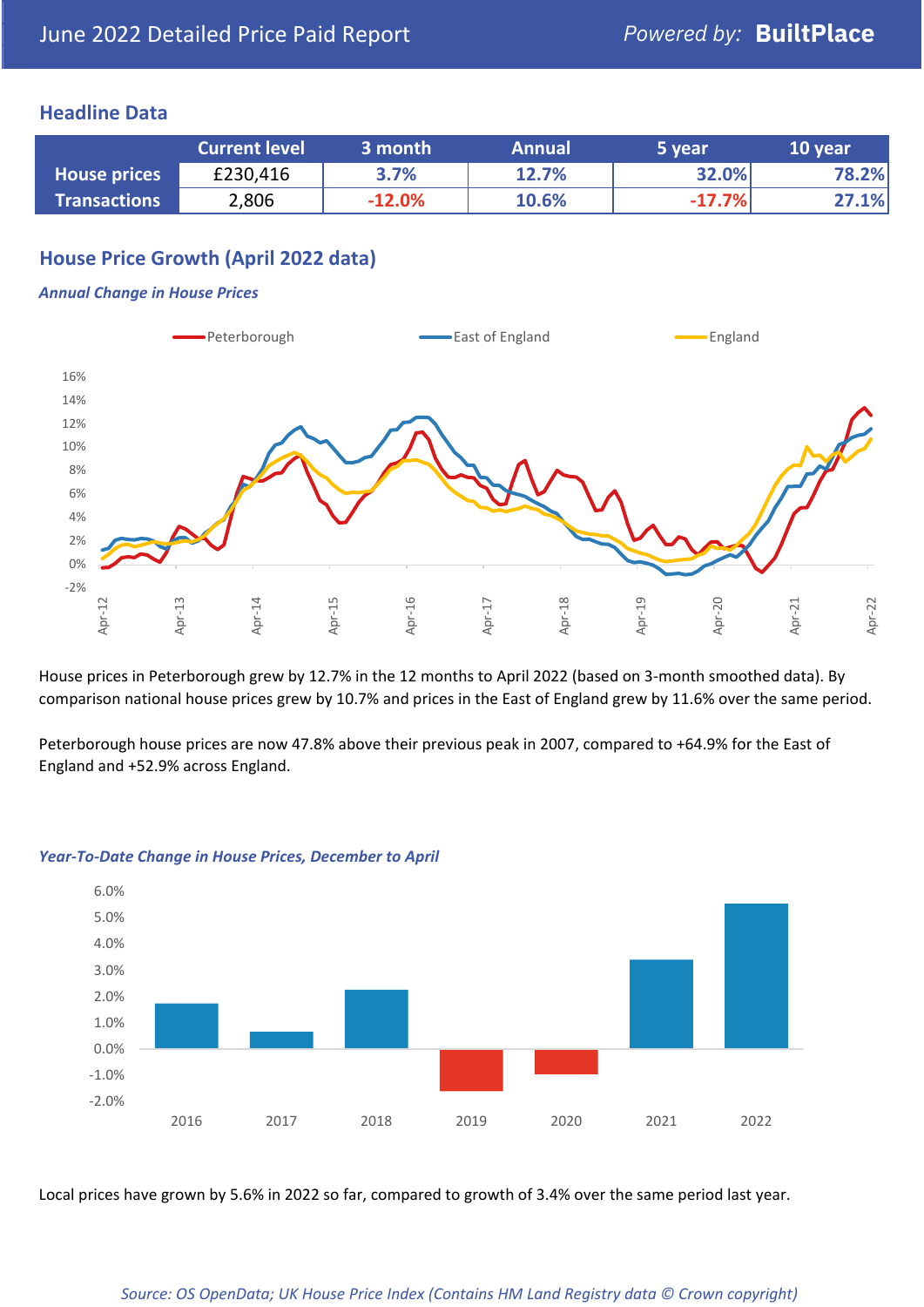# **House Price Map**

*12 months to April 2022*



*Each point is one postcode, coloured by the average value relative to all sales in this local authority (price bands are LA-specific quintiles).*

**Map Key**

| Min      | <b>Max</b> |                            |
|----------|------------|----------------------------|
| Up to    | £153,000   | 1st quintile / lowest 20%  |
| £153,000 | £187,000   | 2nd quintile               |
| £187,000 | £228,000   | 3rd quintile               |
| £228,000 | £290,000   | 4th quintile               |
| £290,000 | and over   | 5th quintile / highest 20% |

*Source: OS OpenData; UK House Price Index (Contains HM Land Registry data © Crown copyright)*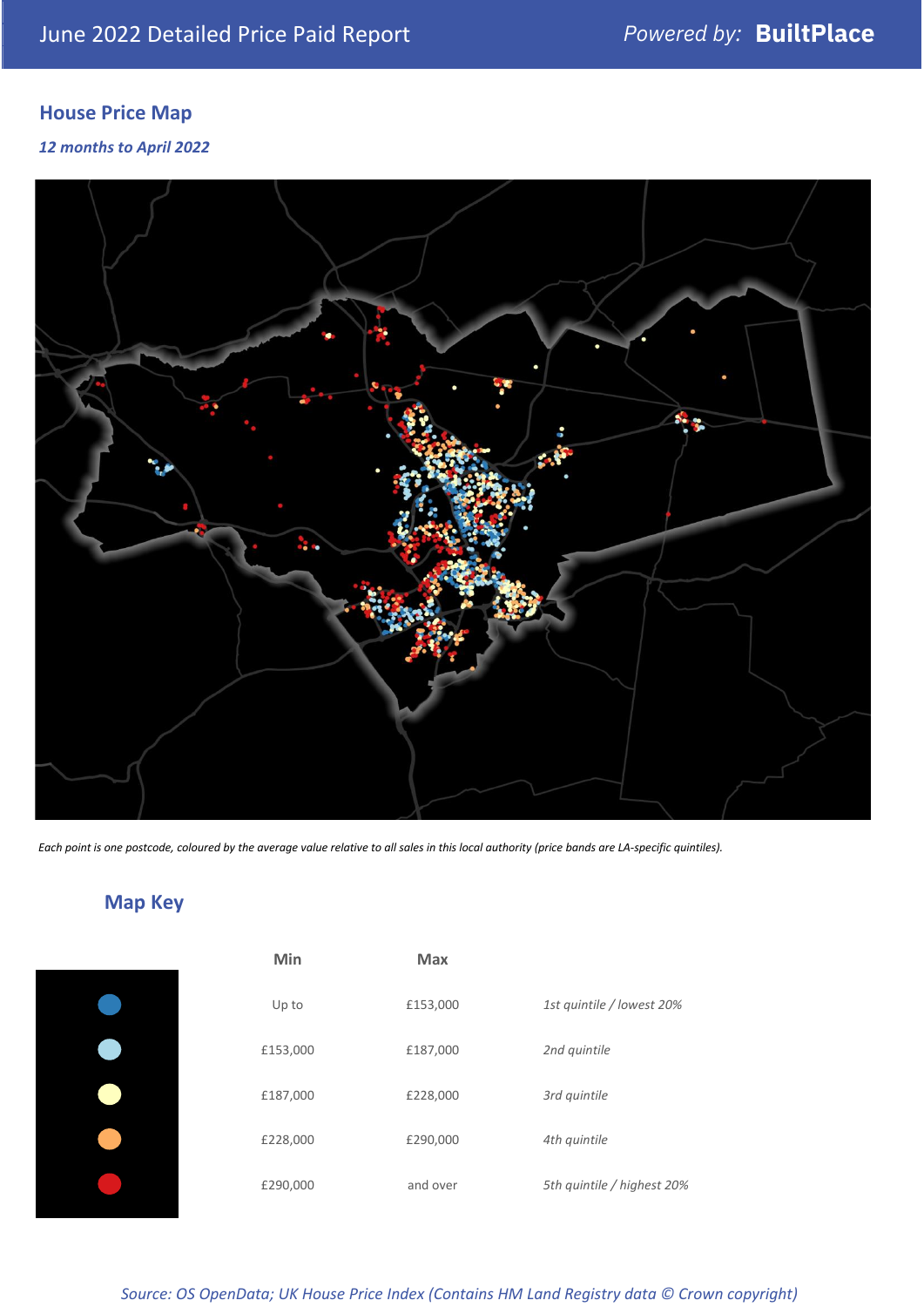# **Average House Price by Property Type**

#### *12 months to April 2022*



|                 | <b>New</b> | <b>Second hand</b> |  |
|-----------------|------------|--------------------|--|
| <b>Flat</b>     | £207,730   | £121,141           |  |
| <b>Terraced</b> | £202,809   | £174,725           |  |
| Semi-detached   | £233,988   | £231,196           |  |
| <b>Detached</b> | £353,149   | £353,888           |  |

## **House Price Distribution by Year**

*All properties, by price band and calendar year (2020 = year to date)*

|                    | 1997 | 2002 | 2007 | 2012 | 2017 | 2019 | 2020 |
|--------------------|------|------|------|------|------|------|------|
| <b>Under £100k</b> | 92%  | 66%  | 11%  | 23%  | 9%   | 4%   | 5%   |
| £100-200k          | 7%   | 29%  | 69%  | 61%  | 58%  | 42%  | 42%  |
| E200-300k          | 0%   | 4%   | 15%  | 11%  | 24%  | 35%  | 35%  |
| £300-400k          | 0%   | 1%   | 4%   | 2%   | 5%   | 11%  | 7%   |
| £400-500k          | 0%   | 0%   | 1%   | 1%   | 2%   | 5%   | 5%   |
| £500k-1m           | 0%   | 0%   | 1%   | 1%   | 2%   | 3%   | 5%   |
| £1-2m              | 0%   | 0%   | 0%   | 0%   | 0%   | 1%   | 0%   |
| <b>Over £2m</b>    | 0%   | 0%   | 0%   | 0%   | 0%   | 0%   | 0%   |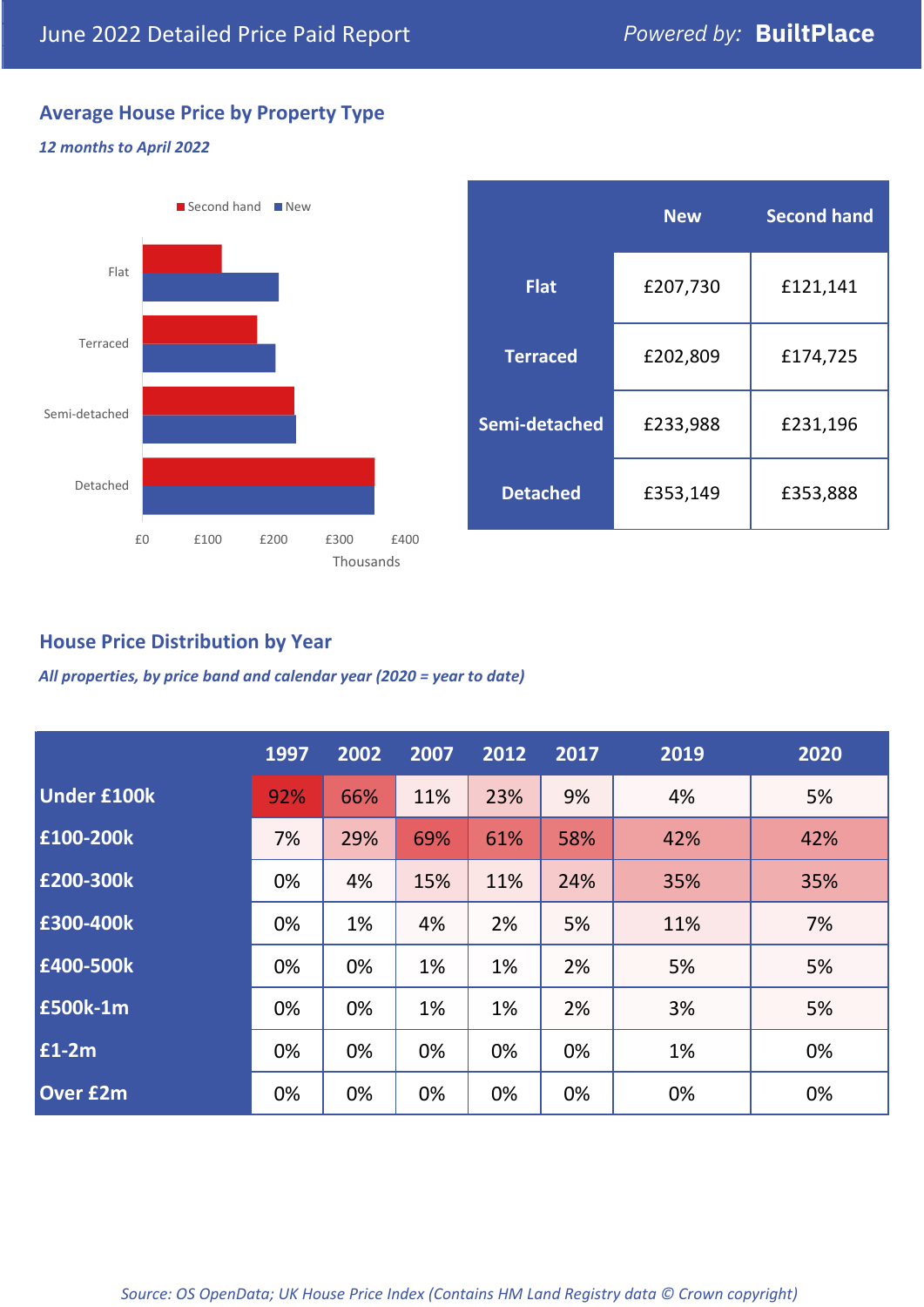# **Transactions (February 2022 data)**

*Annual Transactions, Indexed (2001-05 average = 100)*



There were 2,806 transactions in Peterborough during the 12 months to February 2022. This is 59% of the average from 2001-05 and suggests activity is significantly below pre-downturn levels.

Transactions in Peterborough have fallen by 13.4% since 2014, compared to changes of -11.5% for East of England and - 7.7% for England.



#### *Cash and New Build Sales as % of Total, by Year*

*Note: The data on this page EXCLUDES transactions identified as transfers under a power of sale/repossessions, buy-to-lets (where they can be identified by a mortgage), and transfers to non-private individuals - i.e. it comprises only Land Registry 'A' data.*